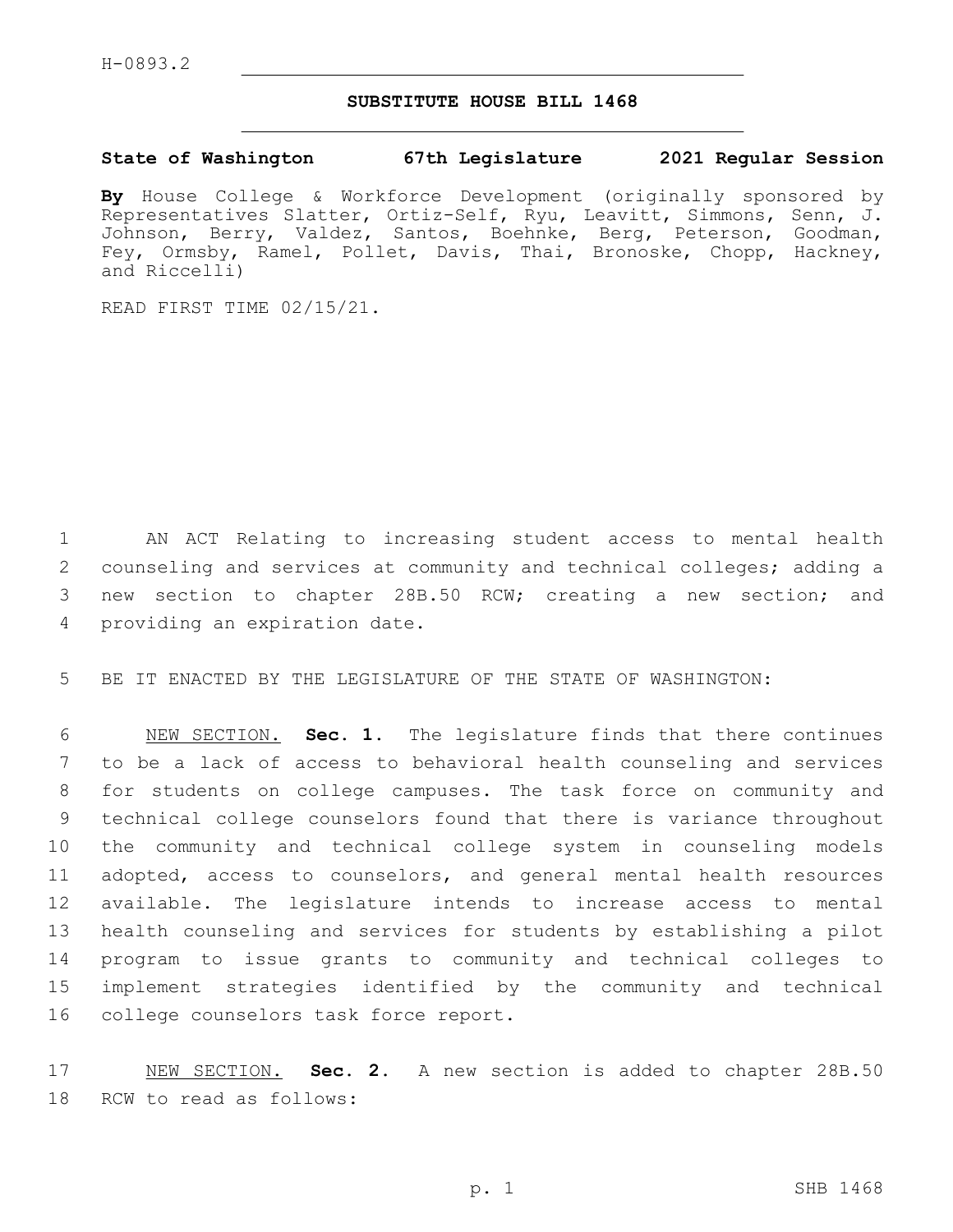(1) Subject to the availability of amounts appropriated for this specific purpose, the college board shall administer a pilot program to increase student access to mental health counseling and services.

 (2) The college board, in collaboration with the selection committee, shall select eight community or technical colleges to participate in the pilot program, with half of the participating colleges located outside of the Puget Sound area. The Puget Sound area consists of Snohomish, King, Pierce, and Thurston counties. Each participating college must receive a grant to implement one or more strategies to increase student access to mental health counseling and services, including substance use disorder counseling and services.

 (3)(a) A selection committee consisting of the following shall 13 assist with the application selection process:

(i) One community or technical college president;

 (ii) One community or technical college vice president for 16 student services or student instruction;

 (iii) Two faculty counselors employed at a community or technical 18 college; and

(iv) One community or technical college student.

 (b) The selection committee may consult with representatives of an entity within the University of Washington school of social work that has expertise in suicide prevention and the department of health 23 in developing selection criteria.

 (4) Community and technical colleges wishing to participate in the pilot program shall apply to the college board. Applicants must identify opportunities for expanding on-campus mental health counseling and services. Applicants must also show a commitment to further develop partnerships by engaging with external community providers, including those who provide crisis services and substance use disorder treatment and counseling. Applications that demonstrate plans to include one or more of the following strategies recommended by the community and technical college counselors task force must be 33 prioritized:

 (a) Improve equity, diversity, and inclusion in counseling services, such as by diversifying the counselor workforce by adopting equity-centered recruiting, training, and retention practices or by providing equity training and awareness for all counselors;

 (b) Meet mental health needs of students through an all-campus 39 effort;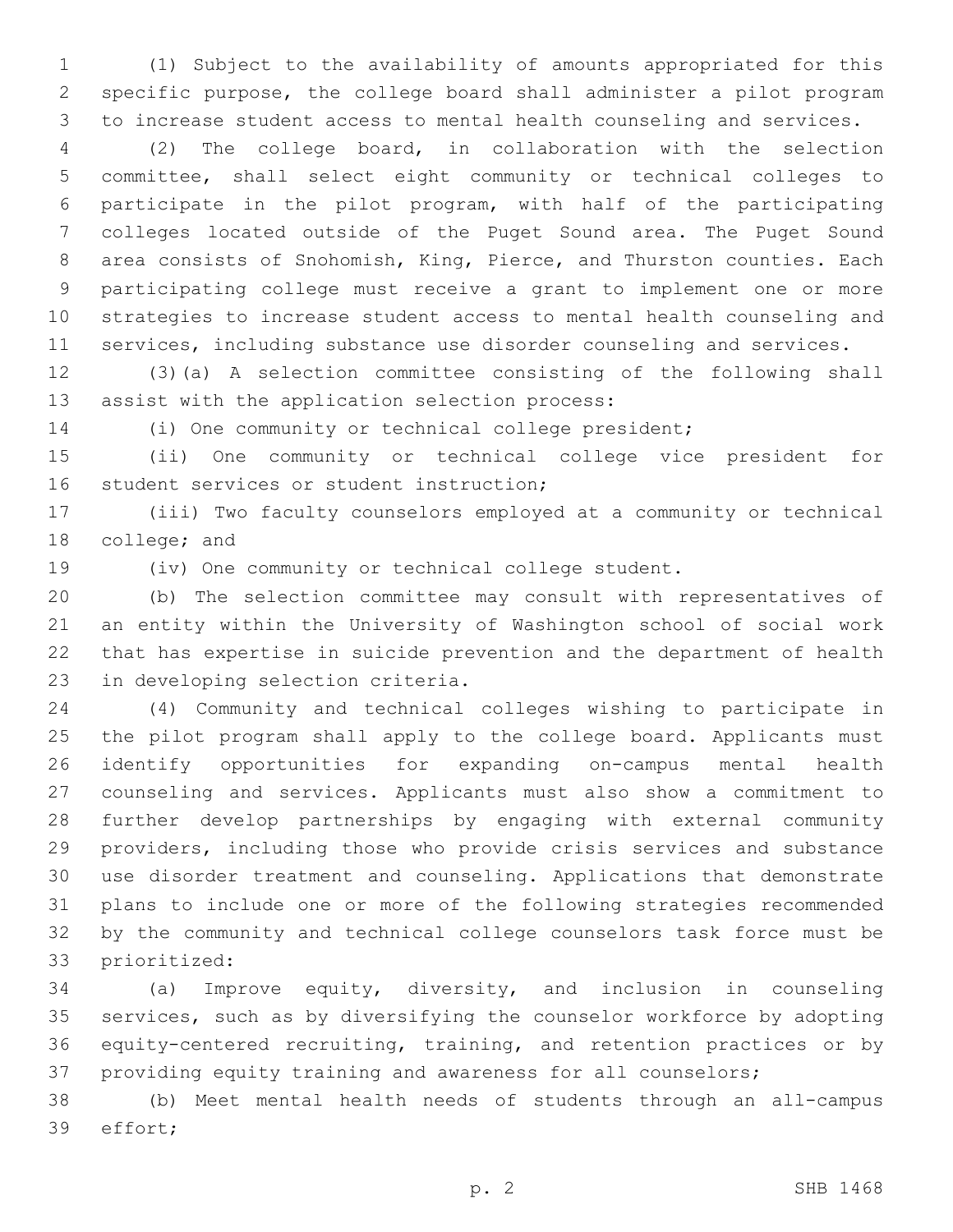(c) Engage students to help increase mental health and counseling awareness and promote help-seeking behavior through student groups 3 and other methods;

(d) Increase the visibility of counseling services on campus;

 (e) Increase or expand external partnerships with community service providers;6

 (f) Adopt the use of telebehavioral health, especially in under 8 resourced communities;

 (g) Develop an assessment of counseling services to inform improvements and ensure counseling services are meeting student 11 needs; or

 (h) Implement counseling approaches grounded in theory that have 13 evidence of being effective.

 (5) Colleges selected to participate in the pilot program that use grant funding to hire additional mental health counselors must hire counselors who have specific graduate-level training for meeting the mental and behavioral health needs of students.

 (6) Colleges selected to participate in the pilot program shall submit a joint report to the appropriate committees of the legislature and in accordance with RCW 43.01.036 by November 1, 2023. 21 The report must include:

 (a) Information on which colleges were selected for the pilot program, how much grant funding was received per college, and what strategies each implemented to increase student access to mental 25 health counseling and services;

 (b) Demographic data of students accessing mental health counseling and services, including those students who are considered underrepresented or traditionally have limited access to mental 29 health counseling and services;

 (c) Whether the mental health counseling and services provided are meeting the demand of students in terms of type and availability, and whether the various types of mental health counseling and services are being provided by community providers versus on-campus 34 services;

 (d) Information and data on the effectiveness, including cost- effectiveness, of each strategy used to increase student access to mental health counseling and services, including substance use disorder counseling and services, such as the number of additional students served, reduced wait times for counseling appointments, or 40 other data that reflects expanded access; and